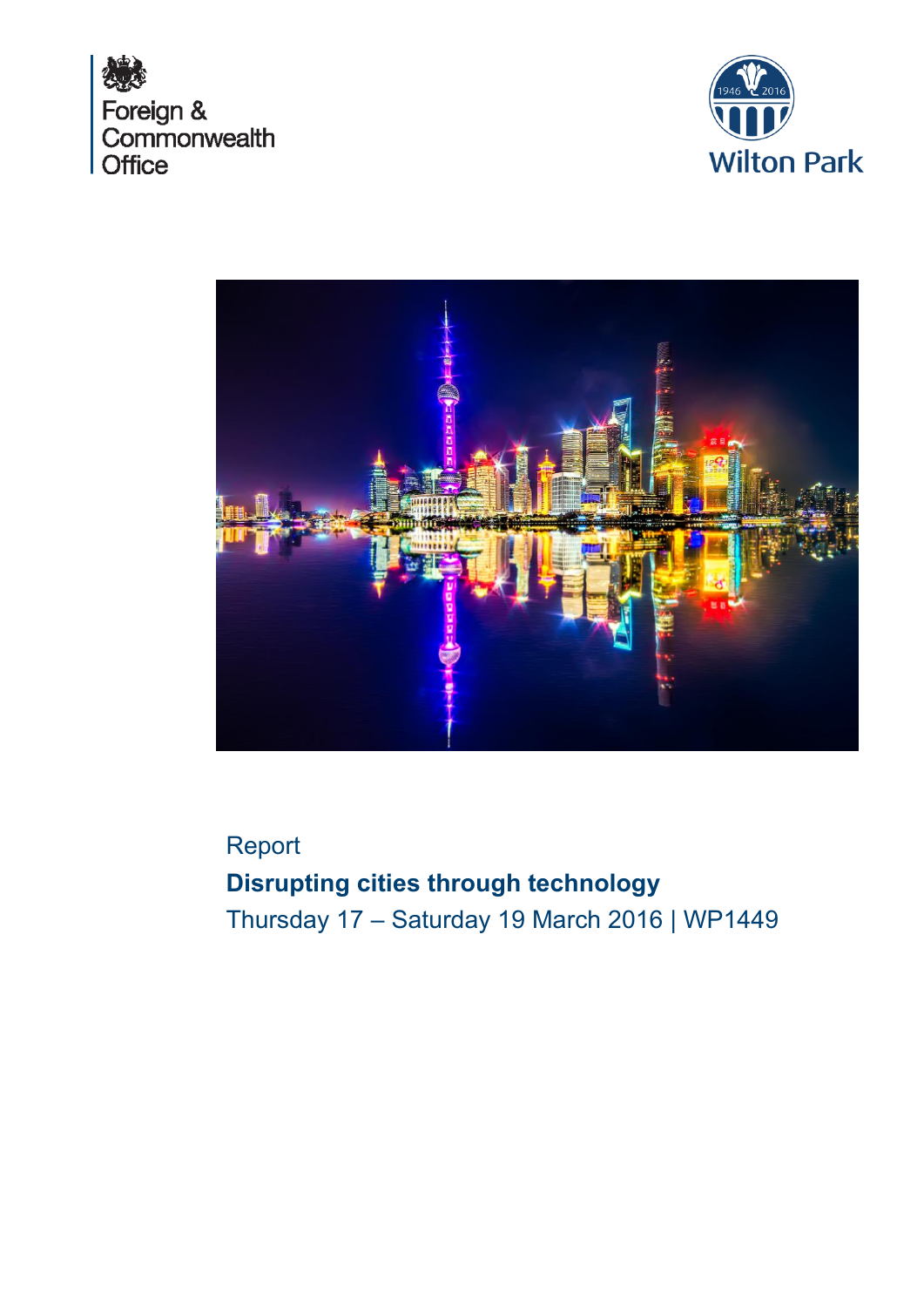

# Report **Disrupting cities through technology** Thursday 17 – Saturday 19 March 2016 | WP1449

Cities are not isolated islands. Global cities are important actors in international politics, a milieu where political influence is gathered and exercised in unexpected ways: cities are entrepreneurs disrupting global governance. Technology is the means for global success.

A globally successful city needs to exploit its indigenous assets - technology, knowledge, governance and culture - to gain a strong socio-economic position: cities must be smart. The competition is acute. By 2025, twenty six global cities are expected to be smart cities and fifty per cent of those will be in Europe and North America. By 2025, various estimates see 58% of the world's population living in cities and seventy per cent by 2045. Of those urban environments more than 280 are likely to be megacities of over 20 million inhabitants. Rapid urbanisation poses potentially insurmountable problems of poverty, inequality, insecurity, and design. All of the government policies and interventions intended to create or develop future cities have a strategic reliance on the high tech potentials of the city for long term urban development. It would seem that everyone with a voice, particularly those in government and the private sector, wants smart cities. In 2010, IBM said that a smart city is an 'instrumented, interconnected and intelligent city': instrumented by capturing and integrating live data through sensors; interconnected by integrating data into a computer platform that communicates information across a city's services; and intelligent by using complex analytics, modelling, and simulation to make better operational decisions. Technology, the foundation of cities as 'machines for living' will have to disrupt conventional ways of imagining, designing, building, and inhabiting the urban environment. We are living in the convergence of urbanisation and computational ubiquity.

Over two days, young innovators, city governments, academics, and policy professionals brought some clarity to the visions, reasons, and methods for creating smart cities. The forum brought together people who rarely meet to share experiences, expectations and create new collaborations that could improve how we plan smart cities and engage digital citizens.

# **Executive summary**

 No two cities are the same, and while many of the challenges facing our cities today and in the future are similar, there is no single solution to these. Cities have long wished for a greater ability to sense and actuate, in order to provide basic services more efficiently, but this is far more easily said than done. The design of such systems is not easily undertaken, and must be done so with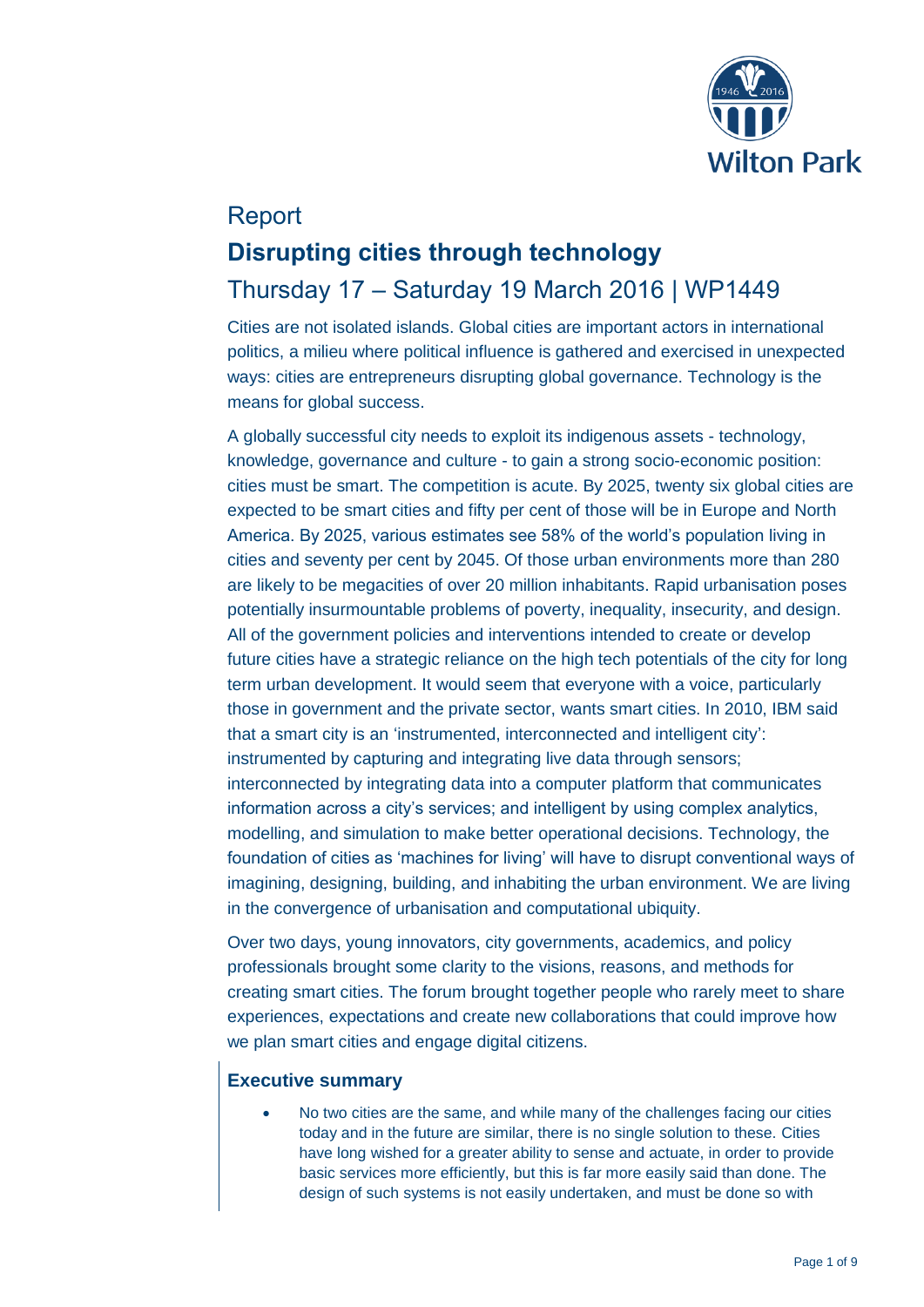sustainability and adaptability in mind.

- The main actors involved in successful urban innovation (planners, urbanists, service designers) continue to work at cross purposes. New tools and practices to facilitate their co-operation must be found. As of yet, no national government has attempted to undertake an urban innovation programme on a scale which would 'convene the market'.
- Cities are not always the best customers for the private sector because they do not think in terms of return on investment. Neither cities, nor their inhabitants are the customer. Thus, there is an impedance mismatch between the ways in which companies do business, and the choices a city government might make. Cities need to be business partners and beneficiaries, with the advantages of this position accruing to those who live there
- Cities are not currently acting as 'market makers'. However, the private sector isn't going to step in and create these markets. Cities must take the initiative, and make the case for themselves as fertile ground for business.
- There are two visions of the smart city: intelligent infrastructures and empowered citizens. Despite recent efforts to unite them, these visions remain somewhat at odds with each other. Are we at the beginning of the second machine age? There is a question here of evolution vs revolution. In addition, there is considerable debate concerning innovation. Do we want a top-down or a bottomup innovation process? Are there alternatives available beyond this dichotomy? Choice must be at the heart of technology.
- Smart cities often work outside formal planning systems: urban planning must be made relevant again. We must embrace early intervention and understand urban complexity. In so doing, we enable planning to iterate and adapt in real time, leading to a kind of 'radical incrementalism'.
- Smartness must be incorporated into the planning regime; smartness and sustainability are synonymous, consequently this requires a different approach to planning and sustainability targets, in contrast with the inadequate 'set-once-andforget' model. There is an inherent tension between building infrastructure and individual lives, and any new practices we develop must carefully navigate this tension.
- Cities exist from the bottom up millions of small decisions. We attempt to govern and intervene in these at our peril. Yet these decisions generate data, increasingly we are able to access this date in more instantaneous and granular ways. Data is a source of dialogue.
- Sovereignty is facing its greatest threat since the formation of the Dutch East India Company in 1602, with the growing influence of distributed-ledger technologies such as the Blockchain, and the increasing realisation that many young people no longer think of themselves primarily as citizens of countries, but as members of geographically diverse online communities.
- Technology should be deployed for the good of the people, not for the fascination of technologists. This limitation has bedevilled many smart city projects, dooming them to permanent, limited test-bed status, without a clear strategy for the transfer of successful initiatives to wider adoption.
- People do not care about platforms; people care about outcomes, and the palpable improvement of their lives. This improvement also needs to be democratic: instrumentation must not beget gentrification. Improvement must also maintain personal privacies.
- A pluralist approach is called for. This precludes the possibility of any single vendor, no matter how experienced, being able to provide a satisfactory solution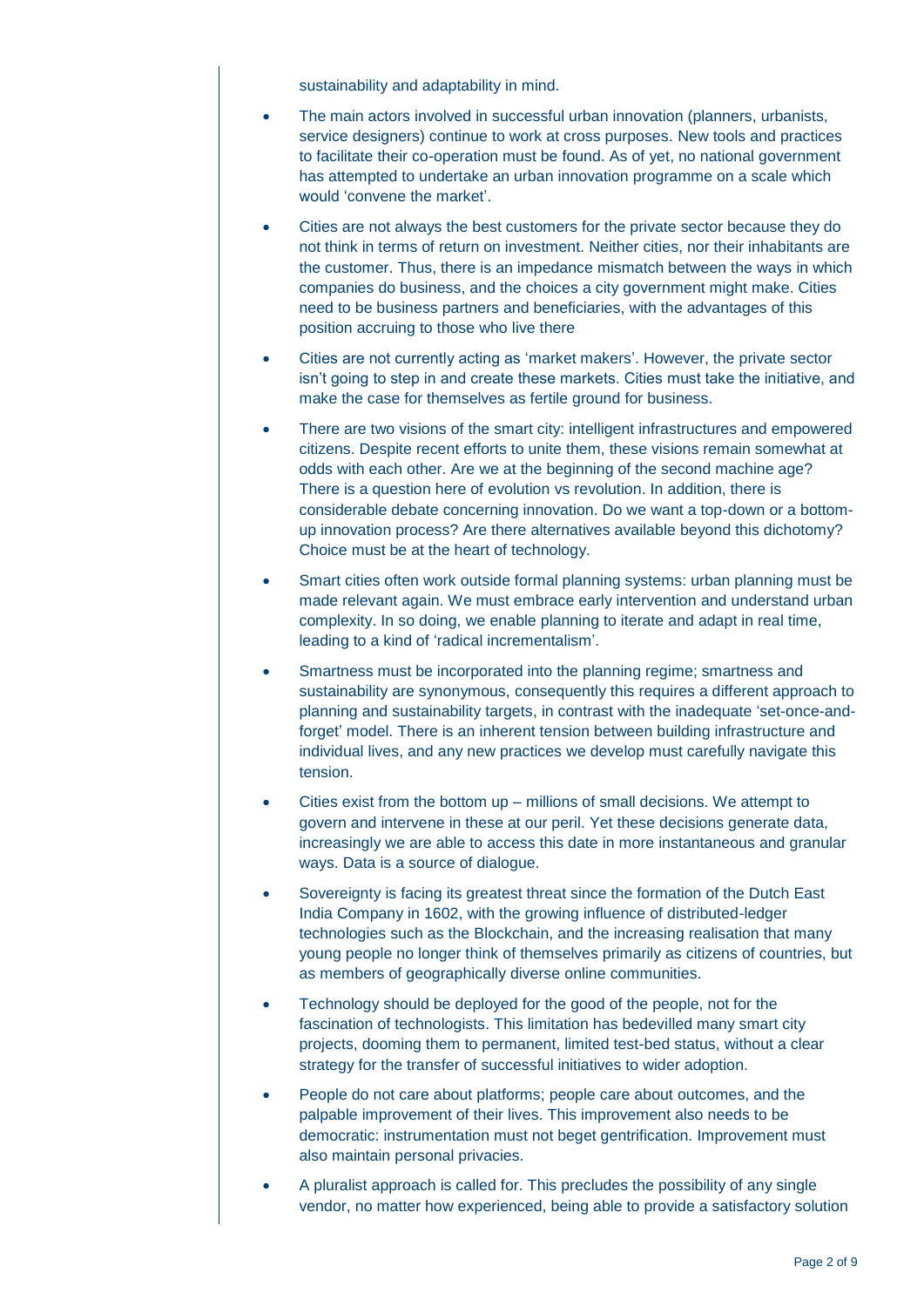to a city's technological innovation needs. Collective intelligence of cities can be harnessed to promote ambitious innovation.

# **Defining the 'smart city'**

It has by now become clear that there is a need to move away from a fixed definition of a 'smart city'. No two cities are the same, and while many of the challenges facing our cities today and in the future are similar, there is no single solution to these. Instead, a set of desirable features and practices was proposed, in order to facilitate discussion:

- Connectivity; a city's network infrastructure, whether wired, wireless, or both, must be extensive, reliable, and available to all its inhabitants
- Sensors guiding decision-making; sensors must be deployed intelligently and thoughtfully, in order to give us insight into our urban environment
- Accessibility; there is an urgent need to make cities and their public transport infrastructures more accessible as our population ages, and to better accommodate the needs of the disabled
- Transparent data; the data that our municipal government generate must be extensive, well-structured, and open. Initiatives such as Comprehensive Kerbal Archive Network (CKAN) are beginning to address this need
- Open standards to support the free exchange of ideas; the protocols and formats which underpin the data our cities generate today and in the future must be open, auditable, and compatible beyond geographic borders
- Efficient mobility; we must use network technology to improve car journeys. As an example, NYC's Connected Vehicle Pilot Deployment Program, which will eventually encompass 10k vehicles, is an attempt to improve driver situational awareness for commuting drivers, as well as commercial vehicles
- We must use technology to make travel on our streets safer for all who use them, in line with Sweden's Vision Zero model, which aims to eliminate road traffic fatalities

# **National and local smart cities strategies**

- 1. Smart Cities 'v1.0', such as New Songdo and Masdar City were solutions looking for problems. They were from-scratch showcases for technology companies to showcase their products in settings they designed and controlled almost completely. However, although these companies had a clear vision of an urban future, which would be made possible using their products, there was no real demand for them. By 2010, capital expenditure was falling, due to the global recession and its aftermath, and the 'demand' side (that is, cities) began to ask for technology. Technology companies need a different business model.
- 2. Perhaps the chief difficulty lies in the fact that cities want sustainable solutions to an acute problem. However, by their very nature, start-ups and service companies tend towards short-term solutions. This has resulted in many proofs of concept, but few workable long-term solutions. Cities want reference architecture, an abstract model which can be adapted, refined, and tailored to local needs, based on local capabilities.
- 3. The success of such an approach can only be measured by setting and adhering to standards, and defining these standards using open, participatory processes where appropriate. Cities have long wished for a greater ability to sense and actuate, in order to provide basic services more efficiently, but this is far more easily said than done. The design of such systems is not easily undertaken, and must be done so with long term sustainability and adaptability in mind.
- 4. There is a misalignment between how cities are, and what people expect them to be. There is a need for common definitions, and an urban innovation system beyond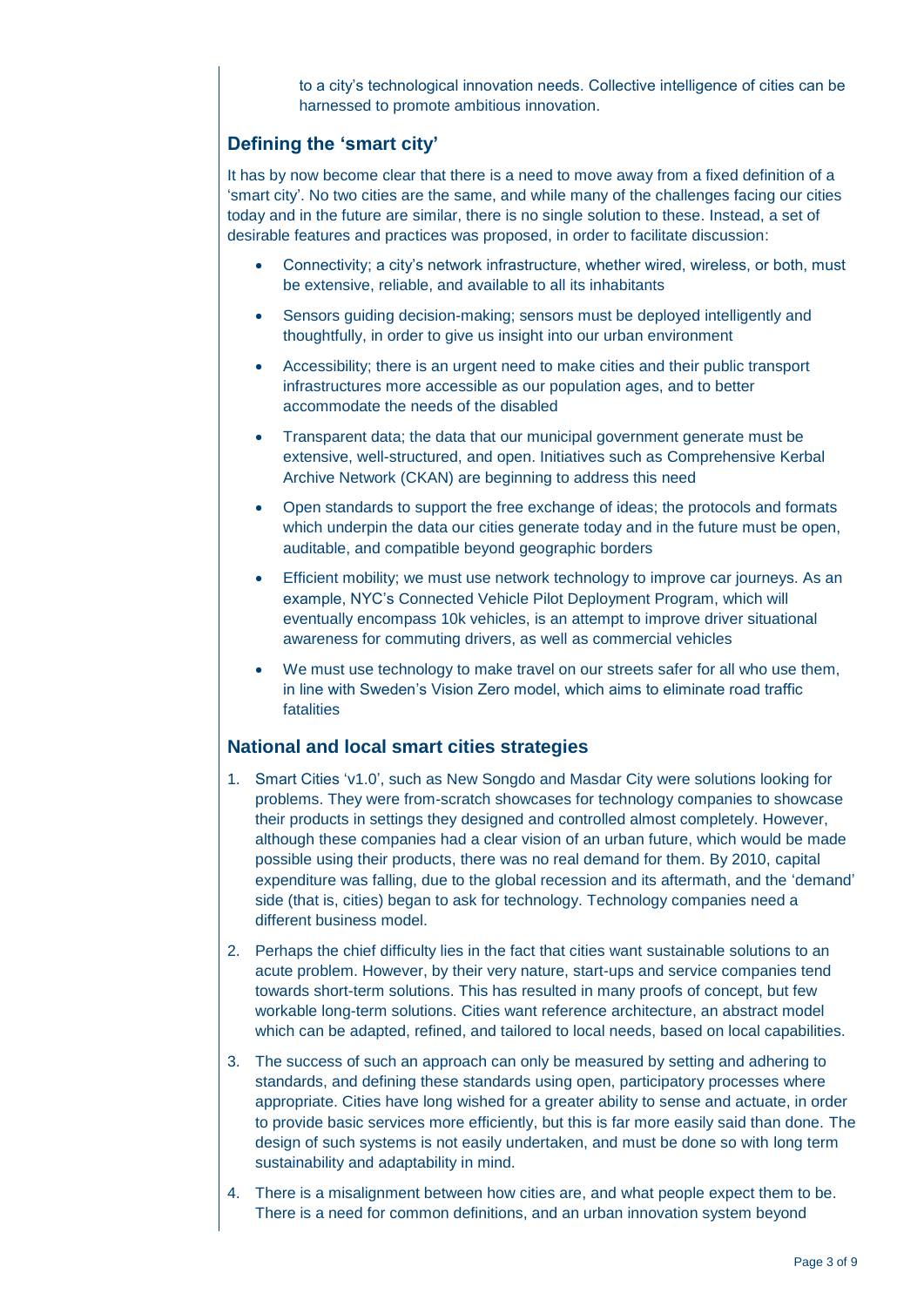technology, encompassing a cross-section of the people who live in, and will be subject to, these systems.

- 5. Cities functioned before the advent of network technology. We need to look to these successes for ideas. One possible route leads from the smart home to the smart building to the smart city.
- 6. It was pointed out that in some senses, the Smart City narrative can be seen as a three-act Shakespearean tragedy:

Act I: Songdo, Masdar, PlanIT Valley. These developments posited a utopian vision of the future, in which tech is the benign, all-powerful master. They were lifeless pilots, unrealistic models that existing cities were not interested in, but whose often unsuitable innovations they were nevertheless obliged to adopt, due to financial constraints.

Act II: There is no route from these pilots to scaled-up, long-term solutions. Their unviability, and the mode of financing – perpetual pilots – results in very little concrete interest. Tech companies respond to the lack of demand with layoffs.

Act III: Two models are now emerging; the 'City as Platform' model, as seen in Singapore and Dubai, or more open and agile approaches to urban innovation; these are both bottom-up *and* entrepreneurial.

- 7. The former is a model usually associated with a more technocratic and authoritarian political establishment, in which changes and nudges are readily undertaken, whereas the latter is an approach perhaps more suited to European and American cities.
- 8. The open and agile planning approach can be seen in cities like Bristol, Oxford, and to an extent, Chicago and Boston. Characteristics of this are; analytics, service design, networking and transport innovation, agile/liquid development, rapid iteration, and integrated research programmes whose outcomes can be quickly incorporated into the urban fabric.
- 9. Technology is no longer the driver of innovation, but the outcome of a considered and inclusive approach which understands a plurality of needs, reflecting the demographic diversity of our cities. Singapore and Bristol are two very different and distinct models, and not all cities are suited to one or the other. There are many adaptations and shades of grey.

#### **Restructuring municipal governments to more effectively exist within the digital economy.**

- **10.** Can city governments effectively function in the digital economy? How can they acquire this expertise? Municipal governments tend by their very nature to be conservative and budget-constrained, and thus struggle to attract technical talent. This in turn leads to a kind of perpetual game of catch-up. Institutions such as Code for America (US) and the Government Digital Service (UK) have shown that progress can be made in this area, albeit at the national level, and cities such as Boston have been seen some success with projects like New Urban Mechanics.
- 11. There is no tangible value proposition in the smart city v1.0. There is a need for a 'value framework'; a means of measuring and articulating value creation. Cities and technology providers must come together to create ways in which progress can be made in this area.
- 12. There is a still a great gulf between urbanists, urban planners, technologists, and service designers. This divide needs to be bridged.

#### **Most discussion of smart cities has focused on their uses.**

13. We must also discuss their abuses, particularly in more unequal societies, where urban innovation can exacerbate inequalities. The dignity of people, and their quality of life, must be the ultimate concern of urban innovation. Innovation for its own sake is a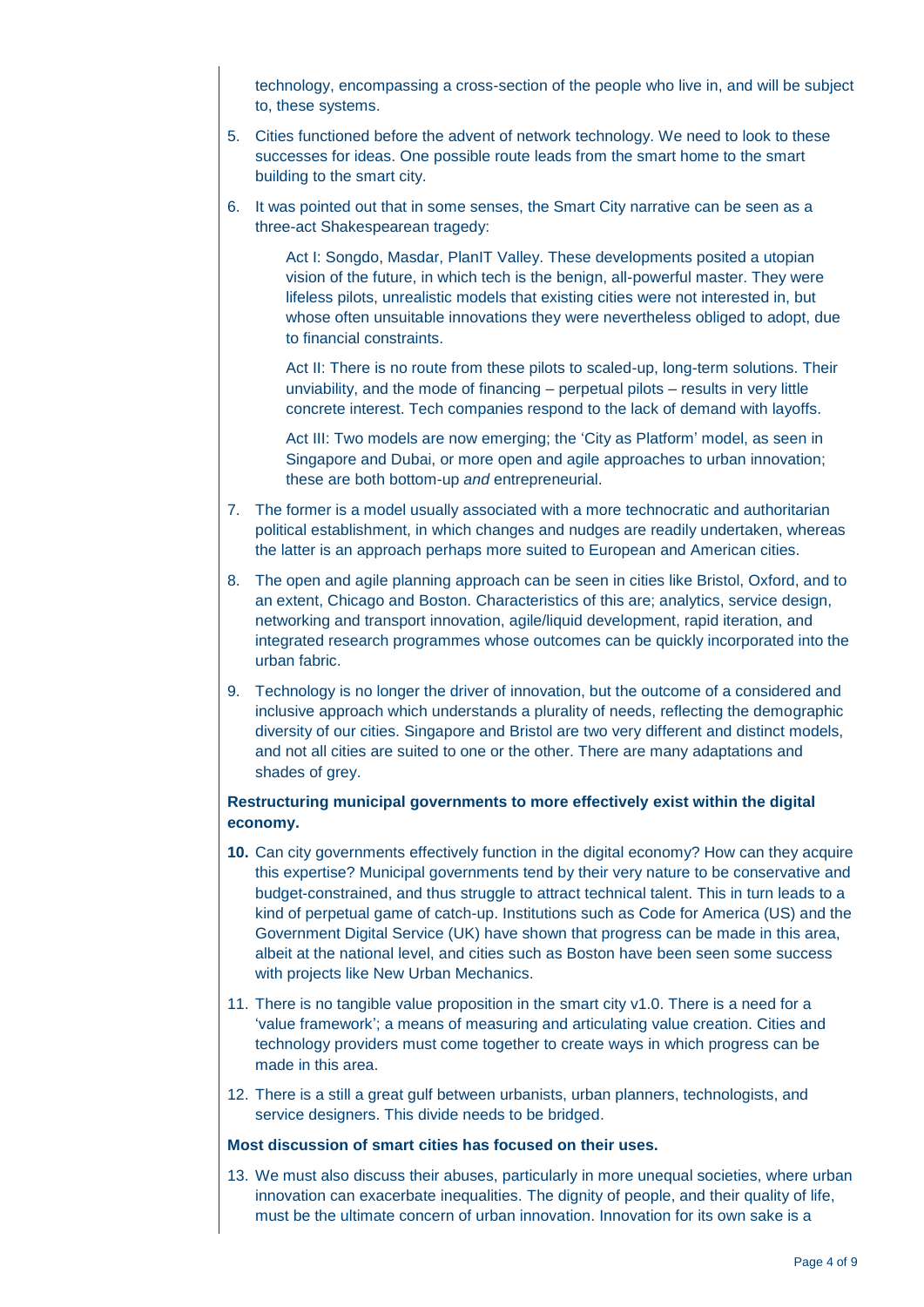#### hollow pursuit

#### **The main actors involved in successful urban innovation (planners, urbanists, service designers) continue to work at cross purposes.**

- 14. New tools and practices to facilitate their co-operation must be found. As of yet, no national government has attempted to undertake an urban innovation programme on a scale which would 'convene the market'. Though both Singapore and India are engaged in large-scale programmes, their examples are not directly applicable, for structural reasons. Singapore's 'Smart Nation' programme depends deeply on its unique government structure, and India's '100 Smart Cities' programme seems, for now, to be repeating many of the mistakes seen in the canonical 'v1.0' examples.
- 15. There was a suggestion that the bond between supply and demand in informing production should we weakened; funders must be brought in early in order to shape requirements. For example, planners and smart city vendors must cooperate. It is planners who bring the relevant long-term expertise, and a mandate for change, as well as deep relationships with both developers and municipal governments.
- 16. There is a need to invert the 'persuasive cities' model: City Hall, not citizens, must be influenced. In order for this to become reality, new tools, and new models for fostering co-operation both within communities, and, perhaps, between communities and technology providers must be created.
- 17. Those wishing to be successful in the Smart City space must develop an awareness of the social implications of new technologies. We need non-western perspectives on the effects that the rapid spread of wireless communications technologies have.

#### **Fostering international collaborations to co-develop technologies**

- 18. What would a  $21^{st}$  century government look like and how can we collaborate across cities? The problem is data; more has been produced in the past two years than in the previous 500, and Open Data is not yet as successful as has been hoped. Currently data remains too diffuse, too unstructured, and there is a lack of quality control in the space.
- 19. There is little regional cooperation between cities, and indeed the smart cities programmes they run. Especially in the UK, where devolution is now a key issue, the sharing of technology, data, and expertise in their successful deployment is vital.
- 20. Government is lagging behind on innovation on policing, water management, governance, education technology. This leads naturally to a key question: how can we use technology to improve government worldwide? IBM have moved away from attempting to sell Smart City v1.0 solutions, as propounded in their original Smarter Planet vision. Jams and hackathons are one approach for engaging people with technology, and its role as a tool for civic innovation is growing. However, these methods are by no means a comprehensive solution.
- 21. How can technology play a role in making government more service-oriented? Civic technology, and the changes it can bring, is more important than a smart city programme. Government programs are vertical; we need to find ways to make them more horizontal, more cross-cutting.
- 22. Cities are not always the best customers for the private sector because they do not think in terms of return on investment. There is thus an impedance mismatch between the ways in which companies do business, and the choices a city government might make.
- 23. Neither cities, nor their inhabitants are the customer. Other businesses are: cities provide the *grounds* for commerce. Cities need to be business partners and beneficiaries, with the advantages of this position accruing to those who live there.
- 24. Cities are not currently acting as 'market makers'. However, the private sector is not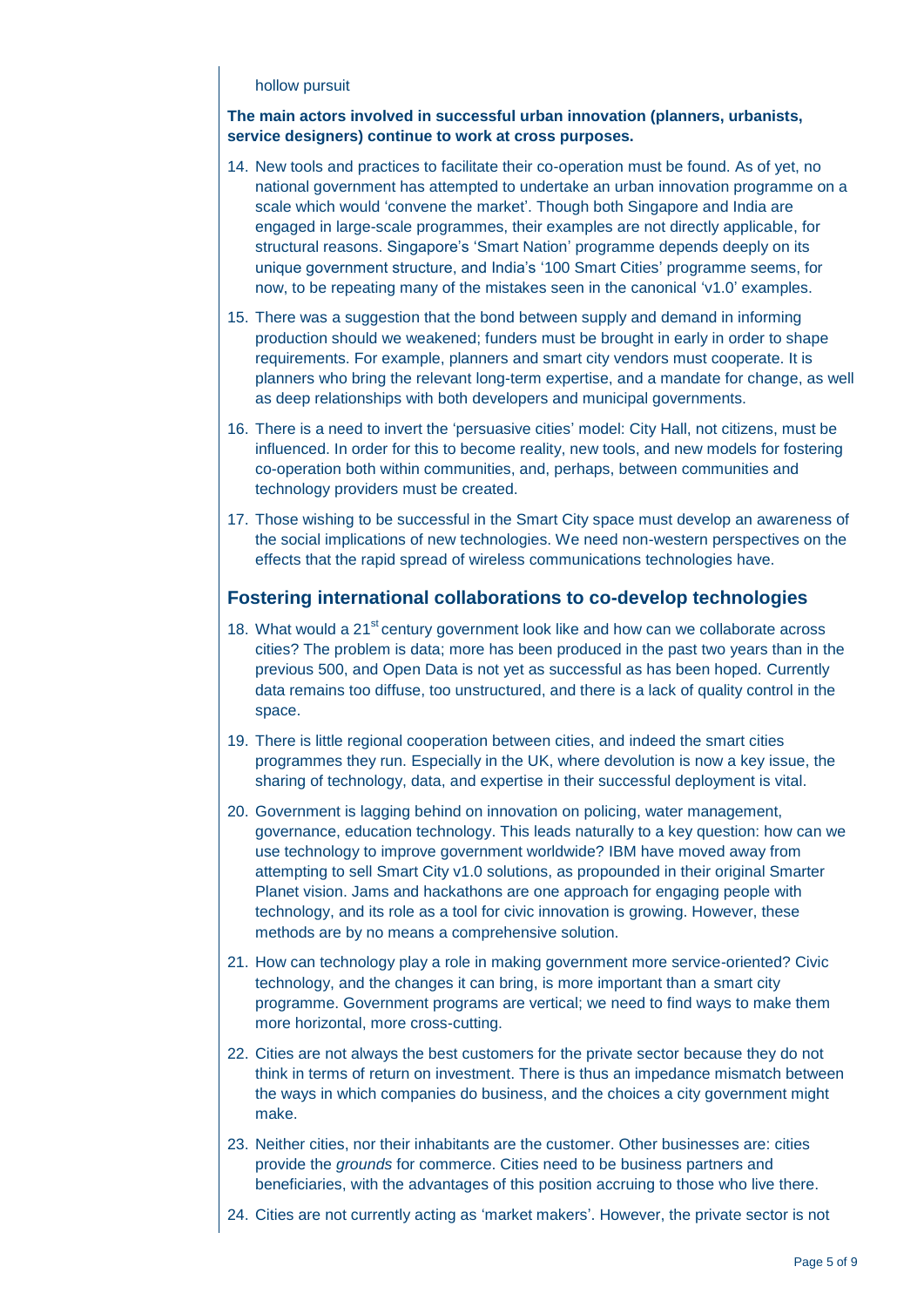going to step in and create these markets. Cities must take the initiative, and make the case for themselves as fertile ground for business.

25. A key question, forcefully raised, was the suitability of smart cities for semi-educated citizens. Especially in India and Africa, there is a danger that the deployment of out-ofthe-box solutions under the guise of 'modernisation' is simply an attempt to legitimate a government by making it appear technologically savvy, and forward-looking. Technology has a streamlining effect. Should this tendency be encouraged? It must be adapted to local conditions.

#### **Making smart cities business as usual**

- 26. There are two visions of the smart city: intelligent infrastructures and empowered citizens. Despite recent efforts to unite them, these visions remain somewhat at odds with each other. In addition, there is considerable debate concerning innovation and whether this is more effective as a top-down or a bottom-up process. Choice must be at the heart of technology.
- 27. So far, sustainable business models have been largely absent, with the majority of projects, particularly in the EU, being 'pilots' or 'testbeds'. Some cities are particularly proactive in their pursuit of smart initiatives. This can often lead to a collection of dissonant projects. Barcelona, in particular, is seen by some as a disparate collection of smart city like initiatives.
- 28. Technology can dramatically increase the pace of sustainability; it engages society, facilitates collaborative leadership, and cuts across city systems and disciplines. It also encourages and facilitates data use of which there are 3 kinds:
	- **Corporate**
	- Open Data
	- Machine-to-machine (M2M) data

Social media data does not fit in easily under any of these three however.

- 29. We struggle to model change and impact in cities, but a key issue is how to measure the impact of tech on human well-being. Agent-based modelling (**ABM**) is a promising solution here: An open-source modelling platform, a collaborative platform which fosters radical hope.
- 30. Things are getting worse in the urban world. Suburban poverty is growing. Smartness is not about technological fixes, but many city governments remain unaware of this. Cities are still driven by command and control models of governance, which date from post WWII.
- 31. What is somewhat inimical to a thriving urban society is to re-democratise urbanism. Informal settlements exist in West London, which has the most highly-regulated planning system in the world. Smart cities often work outside formal planning systems: urban planning must be made relevant again. We must embrace early intervention. We must understand urban complexity, and in so doing, enable planning to iterate and adapt in real time, leading to a kind of 'radical incrementalism'.
- 32. Smartness must be incorporated into the planning regime; smartness and sustainability are synonymous, and this requires a different approach to planning and sustainability targets, by contrast to the new outdated and inadequate set-once-and-forget model. There is an inherent tension between building infrastructure and individual lives, and any new practices we develop must carefully navigate this tension. Technology can help here. This kind of approach will be data-driven in the Old Oak Common development northwest of London.
- 33. We must tackle the quick wins, in order to bring people along, in order to address the larger issues. We have no choice but to engage in incrementalism, due to ongoing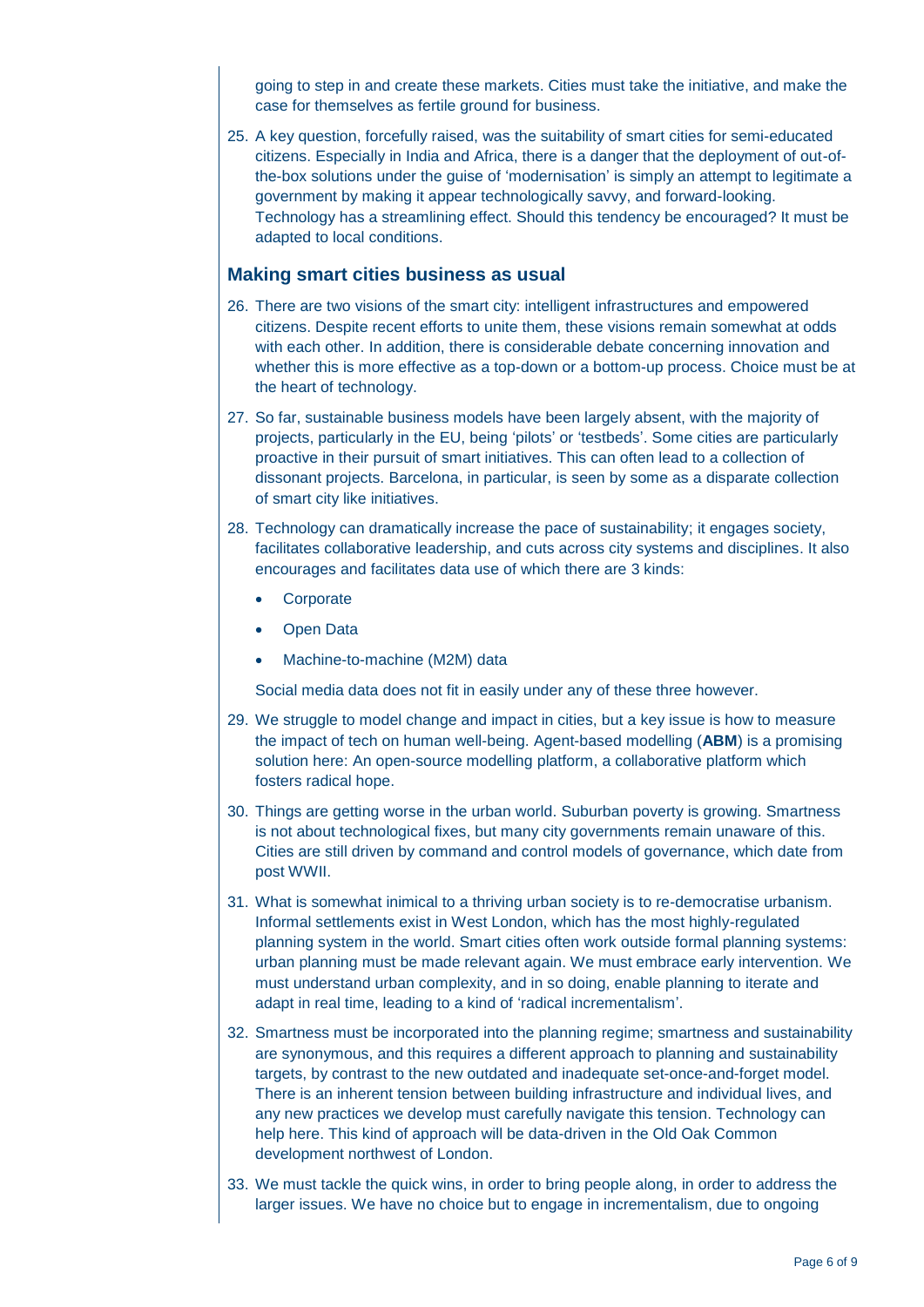austerity measures and budget constraints. Ought we to focus on economic growth at the expense of upward mobility? We need to reverse, or invert this.

- 34. Our institutions reflect the dominant economic paradigm (that of  $19<sup>th</sup>$  century industrial society). We must find ways in which to make them become agile and responsive. How can we develop and foreground network-based institutions, and indeed, networks of alternative power? How does the smart city account for these informal networks?
- 35. Cities exist from the bottom up millions of small decisions. We attempt to govern and intervene in these at our peril. Yet these decisions generate data, and we increasingly have access to it in more instantaneous and granular ways. Data is a source of *dialogue*.The idea of 'Massive Small' is applicable in this case; the unification of topdown and bottom-up approaches.

# **Securing the digital city and protecting the digital citizen**

- 36. Sovereignty is facing its greatest threat since the formation of the Dutch East India Company in 1602, with the growing influence of distributed-ledger technologies such as the Blockchain, and the increasing realisation that many young people no longer think of themselves primarily as citizens of countries, but as members of geographically diverse online communities.
- 37. In the cyber domain the nature of time and space is different: velocity of information is increased, as is the breadth of systems (IoT). We find it difficult to design security into products and services because they move too quickly. It is nonetheless the government's role to protect a city's intrinsic values.
- 38. What is the military's role in securing smart cities? NATO assumes that militaries will operate in smart cities. It is interested in what happens when their systems are agitated. The military challenge is a paradox: Cities are undeniably physical, but they increasingly exist in the digital theatre. The military would prefer to take a stand-off approach. It may wish simply to 're-boot' a city and its systems.
- 39. It was agreed that there are three scenarios in which the military might become involved:
	- In times of conflict, cities are a theatre
	- In support of civil authorities (disaster)
	- In support of civil law and order (civil unrest)
- 40. This involvement poses strategic challenges, not least the existence of multiple forms of technology, which would be available to adversaries. The continuously changing and evolving nature of the smart city in tandem with perpetual adaptation and upgrades in technology ensures an unpredictable force operation environment. Smart technology produces smart adversaries
- 41. We must acknowledge the existence of competing networks of authority and that failed systems will impede the re-establishment of authority. We need therefore to think about de-centralised operations, such as mesh networks.
- 42. How do we collaborate with other agencies and actors, and how do we provide both a physical and virtual presence? What is the human response to an attack that disables a city? We need to unify our thinking about the physical and virtual domains. It is the gap between these which will be attacked.
- 43. The gap between the strategic and the tactical is vanishing, and the failure of a smart city has strategic implications. There is a strong desire to identify risks early.

### **How to build new (sustainable) cities?**

44. The final session was an opportunity to analyse two very different case study cities, Santander (Spain) and Harare (Zimbabwe), addressing deployment of technology in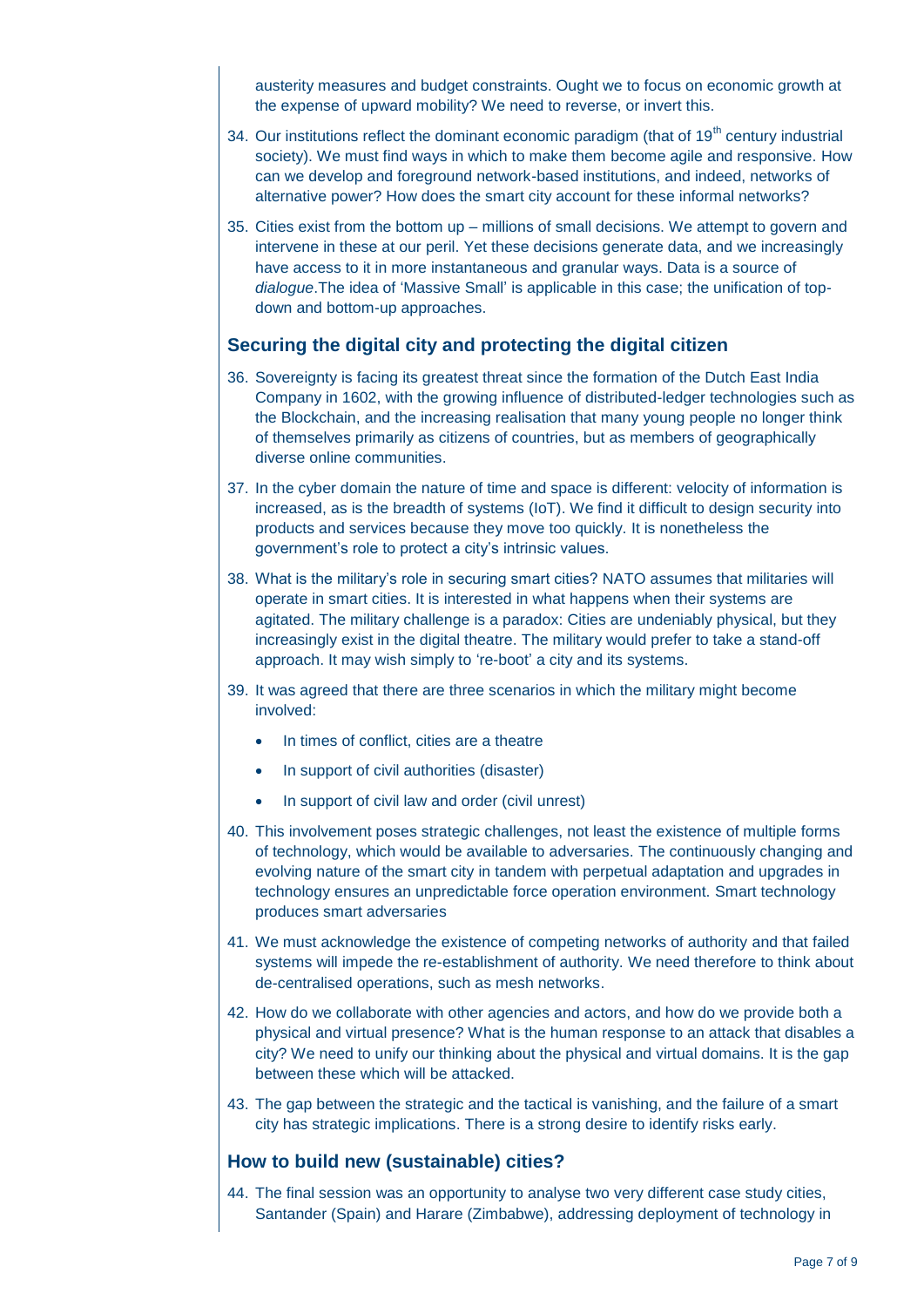the respective cities, and look more generally at hopes for the future of technologicallymediated urban innovation.

45. A central theme was the social and digital fabric of a city. Does technology increase inequality? Are the less educated and wealthy handicapped from the outset? Digital cities should aim to close that gap.

#### **Santander**

- 46. The speed of technological change is overtaking us and we need to rethink how we manage and understand our cities. The conclusions drawn from the Santander example suggest four stages in which to operationalise this:
	- Infrastructure (sensing / instrumentation) such as bins
	- Technological platform / information centre (integrated information management, 5-year timeline, 65 services)
	- Reactive intelligence: service fusion, algorithmic management
	- Predictive intelligence, ahead-of-time service management

Santander will not consider itself a smart city until it reaches stage four

48. Government needs to adapt its cities to the new socio-economic paradigm and facilitate the education of its citizens. This requires being mindful that citizens are consumers and producers. Individuals can rapidly produce new products; this is the co-creation eco-system. Automation is a concern is however a concern and the transition from a labour-based to a service-based economy is fraught with dangers.

#### **Harare**

- 49. Harare is a city of 2 million people and 4 satellite cities, numbering 4.2m people in total. The country is emerging from 15 years of turmoil, and has an urban population with high literacy, and high mobile phone penetration. Zimbabwe is a net importer for the moment
- 50. Water and electricity billing are based on pre-pay platforms, and phone-based banking is widespread.
- 51. The municipal government is very interested in sensing and automation, in order to reduce its reliance upon unskilled labour. It is not a question of 'if', but of 'how' automation is expanded; the rewards outweigh the risks. There is however no interest in intrusive technologies and it is politically impossible to take automation to its most efficient conclusion
- 52. There is no Uber, or Uber-like service, and no biometric sensing, which the government, as the second-largest employer, has an interest in. There is also a frank interest in top-down approaches implying less of a direct role for the private sector

#### **Cross-cutting lessons**

- 53. Neither city feels their institutions are fit to cope with rapid technological change. The inability to help mayors and municipal authorities articulate how 'smartness' can help create value has been a major industry failure.
- 54. It was pointed out that over the course of the sessions, several words commonly associated with urban life were conspicuous by their absence: fun, altruistic, healthy, welcoming
- 55. While several benchmarks exist, there is (still) no reasonable basis for the comparison of smart cities
- 56. Technology should be deployed for the good of the people, not for the fascination of technologists. This limitation has bedevilled many smart city projects, dooming them to permanent, limited test-bed status, without a clear strategy for the transfer of